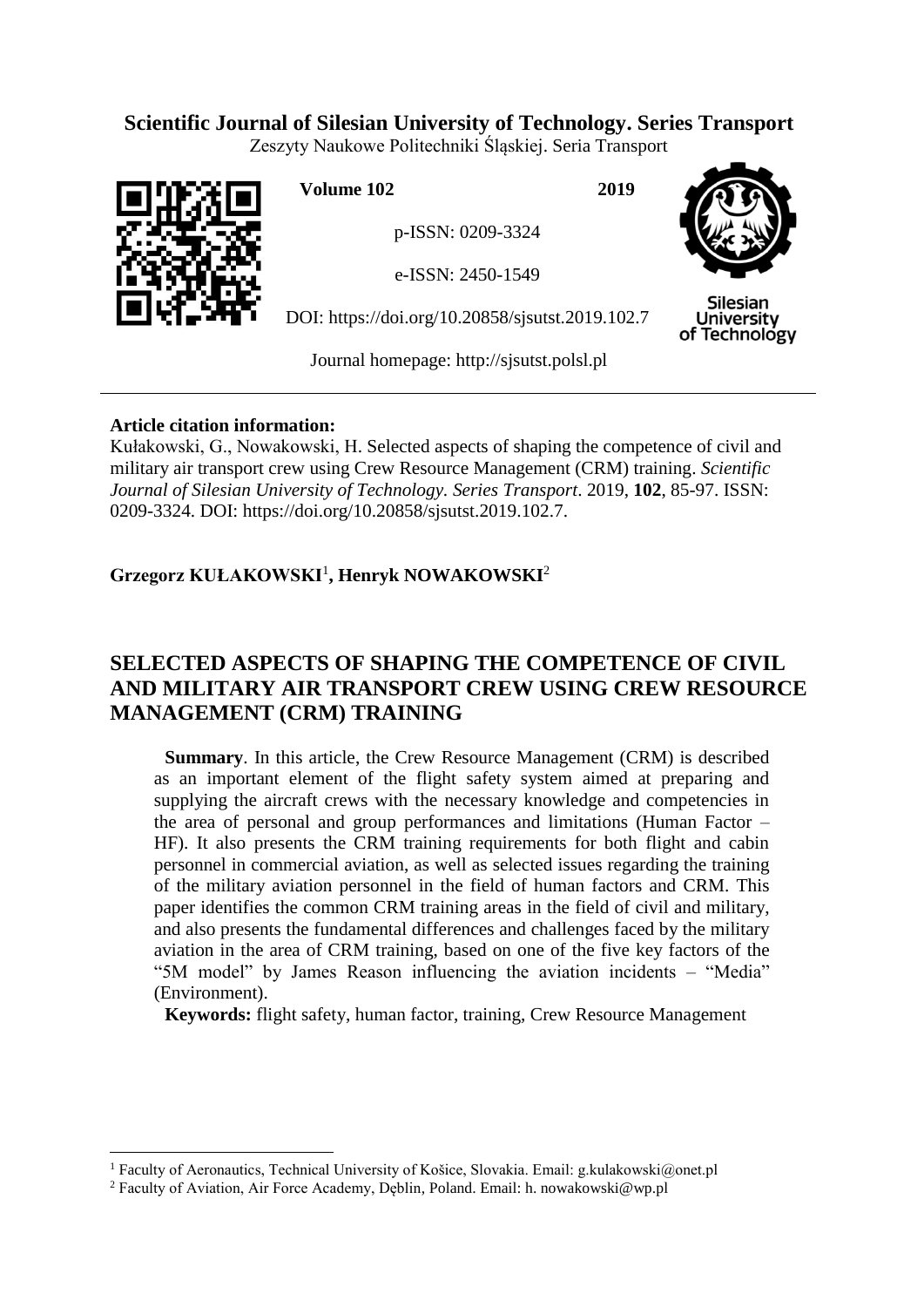#### **1. INTRODUCTION**

The Crew Resources Management (CRM) training of the flying personnel is aimed primarily at increasing the level of aviation operations safety. Due to the scope of this analysis, a synthetic attempt was made to approach the CRM in its selected aspects. There are many documents and publications on the CRM, but there are few studies dealing with the differences affecting the scope and preparation of the flying personnel during the CRM training, among the needs arising from the military and civil aviation characteristics, narrowed in this study to very similar types of aviation, which are the civil transport aviation and military transport aviation.

From the very beginning of flying with crewed aircraft with propulsion, there has been an inherent occurrence of various aviation incidents. It was also noticed that in each case a recurring element of such air event was a man, the pilot. Therefore, the "pilot error" was perceived as the main cause. Since  $1947$ , Fitts and Jones<sup>3</sup> demonstrated how the cockpit design of an aircraft had significant impact on the pilot's mistakes. It is assumed that it was then the term *human factor* originated. Until the late 1970s, the human factor remained in the domain of the aircraft engineers. It was  $NASA<sup>4</sup>$  which identified the "deficiency" of the human factor in the area of communication, decision-making and leadership as responsible for 70% of accidents in air transport. It is not the shortage of information, equipment failure or lack of training that turned out to be the culprit. It was then understood that even the besttrained pilot - the commander - can find himself in situations where mistakes can be made due to imperfections of the human body and psyche, as well as the negative factors related to the relationships between the crew members in the cockpit. Therefore, the Crew Resource Management training was introduced in commercial aviation in order to reduce the possibility of the pilot making errors by making better use of available human resources in the cabin.

On a global scale, the commercial air transport (CAT) can be seen as a homogeneous, standardised and predictable system in terms of organisation, tasks performed, aviation equipment used and air personnel, prepared according to the required or more correctly – recommended - standards (ICAO<sup>5</sup>, EASA<sup>6</sup> or FAA<sup>7</sup>). Within the area of the civil aviation connected with air transport, CRM training for several decades have been an obligatory element for shaping non-technical competence of crew members (the so-called soft competencies), especially flight aircraft personnel consisting of several people (Multi-Crew) of the flight crew and cabin crew. They are carried out both as dedicated courses and training, as well as in connection with the training in the acquisition, maintenance and improvement of the typical pilot-aviation abilities, including the usage of aircraft systems and installations on the ground and in the air, as well as in the foreseeable situations in the air, both in case of normal flight and in abnormal and emergency situations. The CRM training are carried out as seminars and workshop classes, and they also include practical elements carried out during the course and training on the flight simulators.

As for military aviation, CRM training play an important role in the process of preparing the crews of aeroplanes and helicopters to perform tasks in accordance with their purpose. It should be noted that in each country there are specific and different systems in the area of crew resource management. The CRM training in the military aviation, including an approach

<sup>&</sup>lt;sup>3</sup> *Analysis of factors contributing to 460* "*pilot-error*" experiences in operating aircraft controls.

<sup>4</sup> National Aeronautics and Space Administration.

<sup>5</sup> ICAO – International Civil Aviation Organization.

<sup>6</sup> EASA – European Aviation Safety Agency.

<sup>7</sup> FAA – Federal Aviation Administration.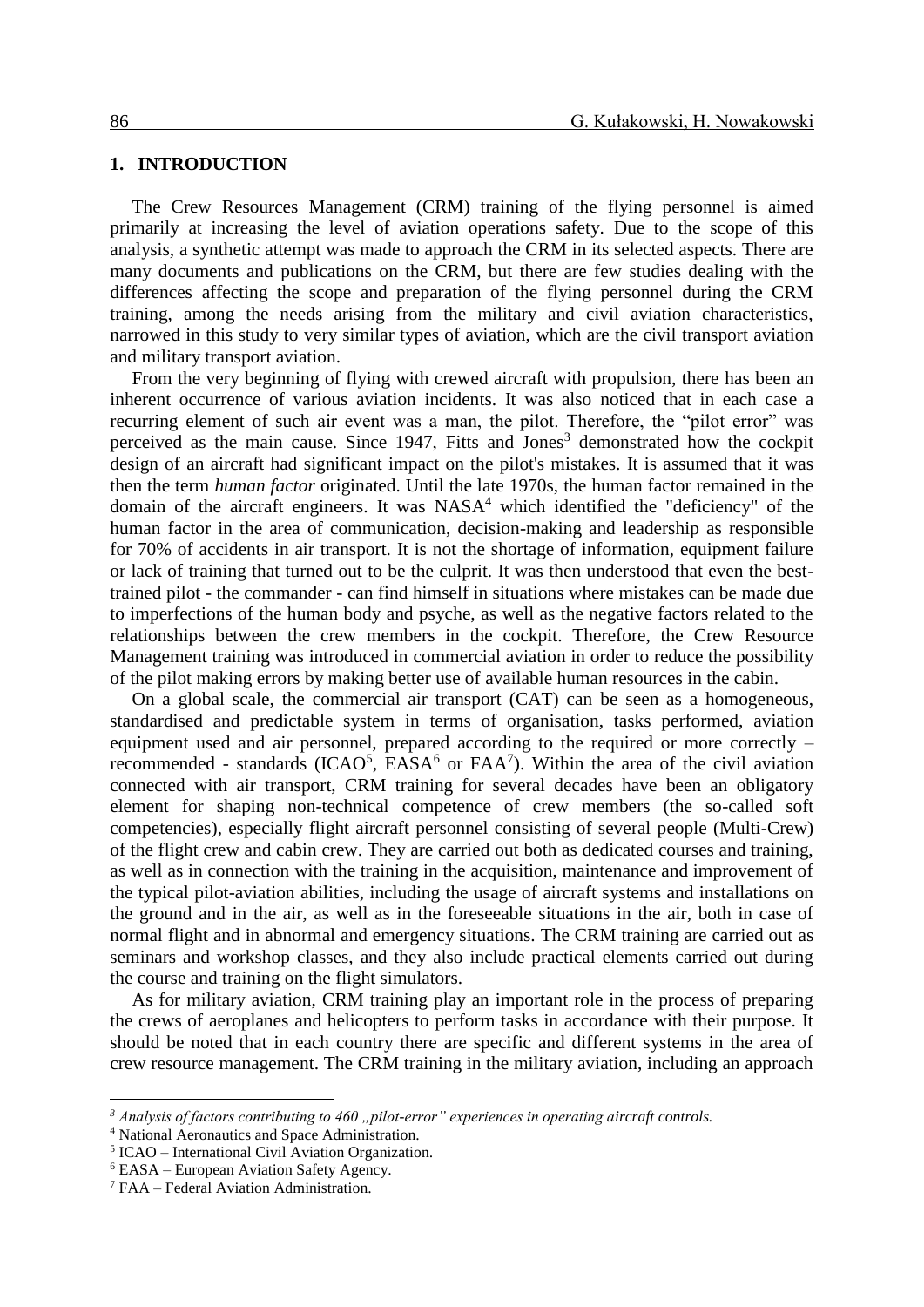to CRM, has evolved over the last few decades and is still changing, modifications and development are being made just as in the field of the civil aviation as well. The factors having an impact on the CRM training are not only national aviation traditions but also the approach to the crew, known as a human factor in aviation, cultural conditions and experience with the tasks performed resulting from events and accidents in military and civil aviation, whose causes are related to the human factor.

The issue of preparation of the military aircrews seems to be more complicated and all the more difficult to unify and systematise given the aviation for the entire armed forces in a country, essentially consists of all types of aviation(aircraft and helicopters) from the school, through supporting and surveillance aviation in multi-crew air platforms, up to single-crew multirole aircraft. In addition, the scope of tasks carried out, even narrowed only to the socalled transport and supporting aviation on aeroplanes with multi-crews, extends from the typical transport and airdrop tasks in the scope of metering and transporting people and cargo, patrol and reconnaissance flights, through air-to-air refueling tasks, to the mission in favour of special forces or anti-ship missions.

Despite a common and similar approach to the preparation of the crews, it can be defined that the CRM trainings within the military aviation provides the crews of aircraft with knowledge and skills<sup>8</sup> allowing for the optimal use of the human resources, equipment, weapon systems, external environment and procedures, and thus for the effective, successful and safe implementation of the assigned tasks or missions ,– minimising in this way potential own losses and the unintentional losses of the enemy.

## **2. THE CRM TRAINING IN THE CIVIL AVIATION - LEGAL GROUNDS AND SCOPE**

Since the late 1970s, the aviation authority for the European countries which have volunteered to join this association was an organisation named the Joint Aviation Authorities (JAA). It issued documents detailing the duties and rules of conducting aviation activities by aviation operators, as well as defined the rules and area of required training of flying personnel, including, among others, the CRM training, named the Joint Aviation Requirements (JAR). However, the regulations developed by JAA, which in fact do not have legal force, were adopted and applied by the associated countries on a voluntary basis and began to be replaced by the provisions of European Union (EU) law. In 2002 the European Aviation Safety Agency (EASA) was established and during the subsequent years, it overtook all the functions of JAA.

Under the EU law, the regulations created by EASA applied only to EU member states, however, EASA cooperates closely with corresponding institutions around the world, including the ICAO and FAA in the United States and other countries. The regulations developed by JAA and the regulations adopted by EASA define extensively in detail the standards for CRM training. According to these regulations, that is, the Commission Regulation (EU) No 965/2012 and 1178/2011, the CRM training should be carried out by suitably qualified personnel, and its programme, included in the Operational Manual of the air operator, should have the following points therein:

 human factors in the aviation, general instructions on the CRM principles and objectives, human performance and limitations, threat and error management.

<sup>8</sup> The components of competencies.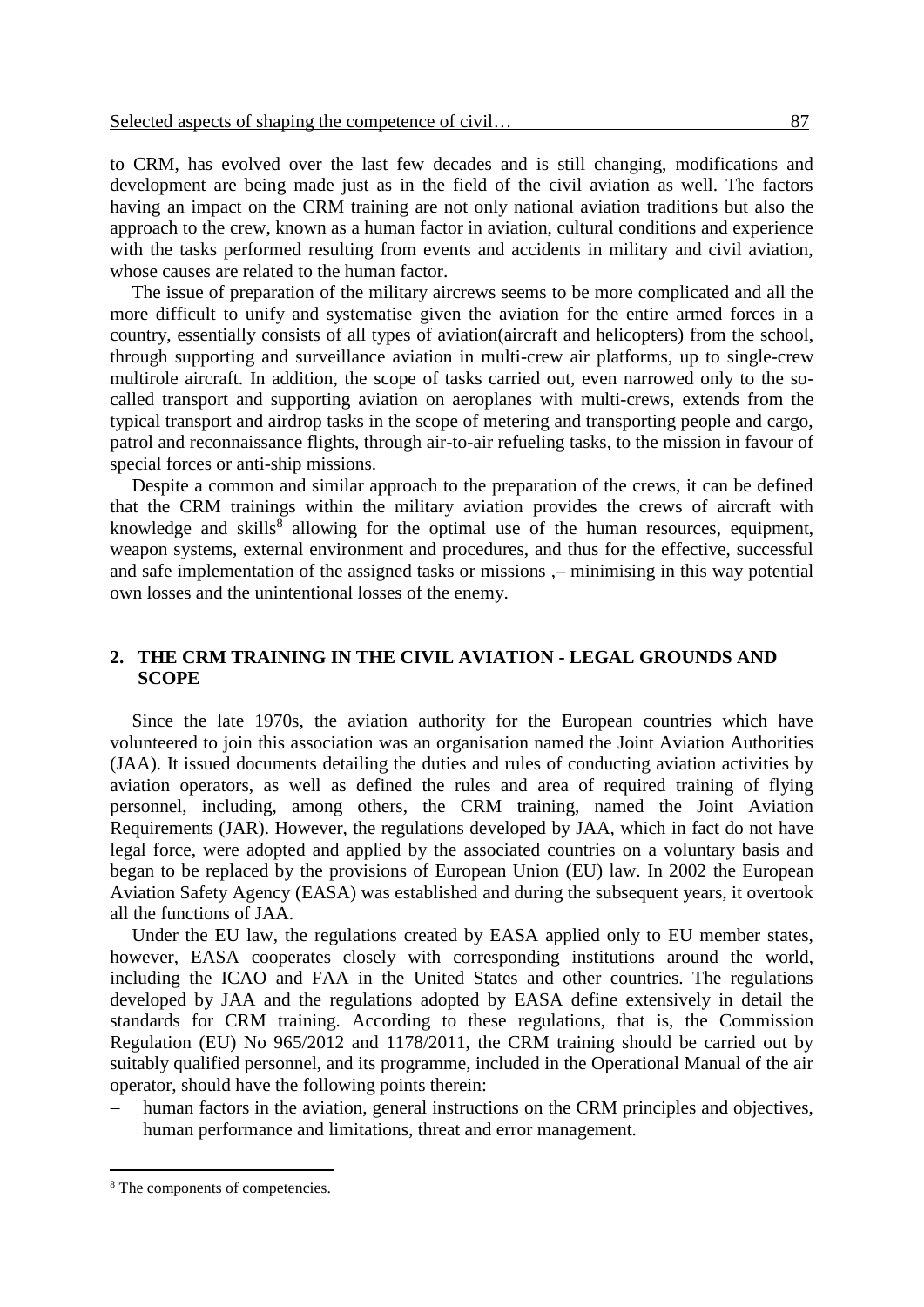- personality awareness, human error and reliability, attitudes and behaviours, selfassessment and self-critique, stress and stress management, fatigue and vigilance, assertiveness, situation awareness, information acquisition and processing.
- automation and philosophy on the use of automation.
- specific type-related differences.
- monitoring and intervention.
- shared situation awareness, shared information acquisition and processing, workload management, effective communication and coordination inside and outside the flight crew compartment, leadership, cooperation, synergy, delegation, decision-making, actions, Cultural differences.
- resilience development, surprise and startle effect.
- operator's safety culture and company culture, Standard Operating Procedures (SOPs), organisational factors, factors linked to the type of operations.
- effective communication and coordination with other operational personnel and ground services.
- case studies connected with the human factor.

Training modules selected from the list presented above should also be included in the training programme of new types of aircraft, transitional training programme (when there is a change of the employer or the air operator), command training programme (for candidates for commanders of the aircraft) and refreshing annual training programme. It is important that the operator should provide joint CRM training for the flight crew members along with the cabin crew. Such training should reflect the organisational culture of the given operator, while the theoretical and practical forms of the conducted classes should guarantee the opportunity to conduct discussions and exchange experiences, primarily in the context of shortcomings and negligence in the flow of information and errors in the communication process of crew members.

In the context of the carried out analysis, it is necessary to note here that the CRM training for the flying personnel is the only training to be carried out by the operators in commercial air transport. The flight crew employed by the operator must comply with the aviation legislation and EASA regulations with formal requirements regarding the age and the appropriate pilot license, acquired airworthiness and experience, or necessary certificates of qualification of the other crew members. As part of the courses to obtain an Air Transport Pilot License (ATPL), the pilot participates in the classes on the subject of "Human Performance and Limitations", which is also one of the obligatory subjects to pass during the exam. The next step is the necessity to pass the  $MCC<sup>9</sup>$  training, that is, to obtain the permission to fly in multi-person crews. The scope of such training covers the basic issues concerning the importance and role of communication, mutual support, leadership, the influence of personality traits on the way the task is carried out, etc.

Since the last decade of the twentieth century, other dynamic growths of commercial air transport have been dated. There has been significant development of aviation technologies and reliability of aircraft have increased, including modern and pilot-friendly electronic systems, displaying navigation and on-board data (glass cockpit technology). This influenced the decision to construct and produce passenger aircraft with cockpit crews consisting of two pilots. The increase in the number of aircraft was not kept up by the "supply" of appropriately trained, but above all - experienced pilots.

<sup>&</sup>lt;sup>9</sup> MCC - Multi Crew Cooperation.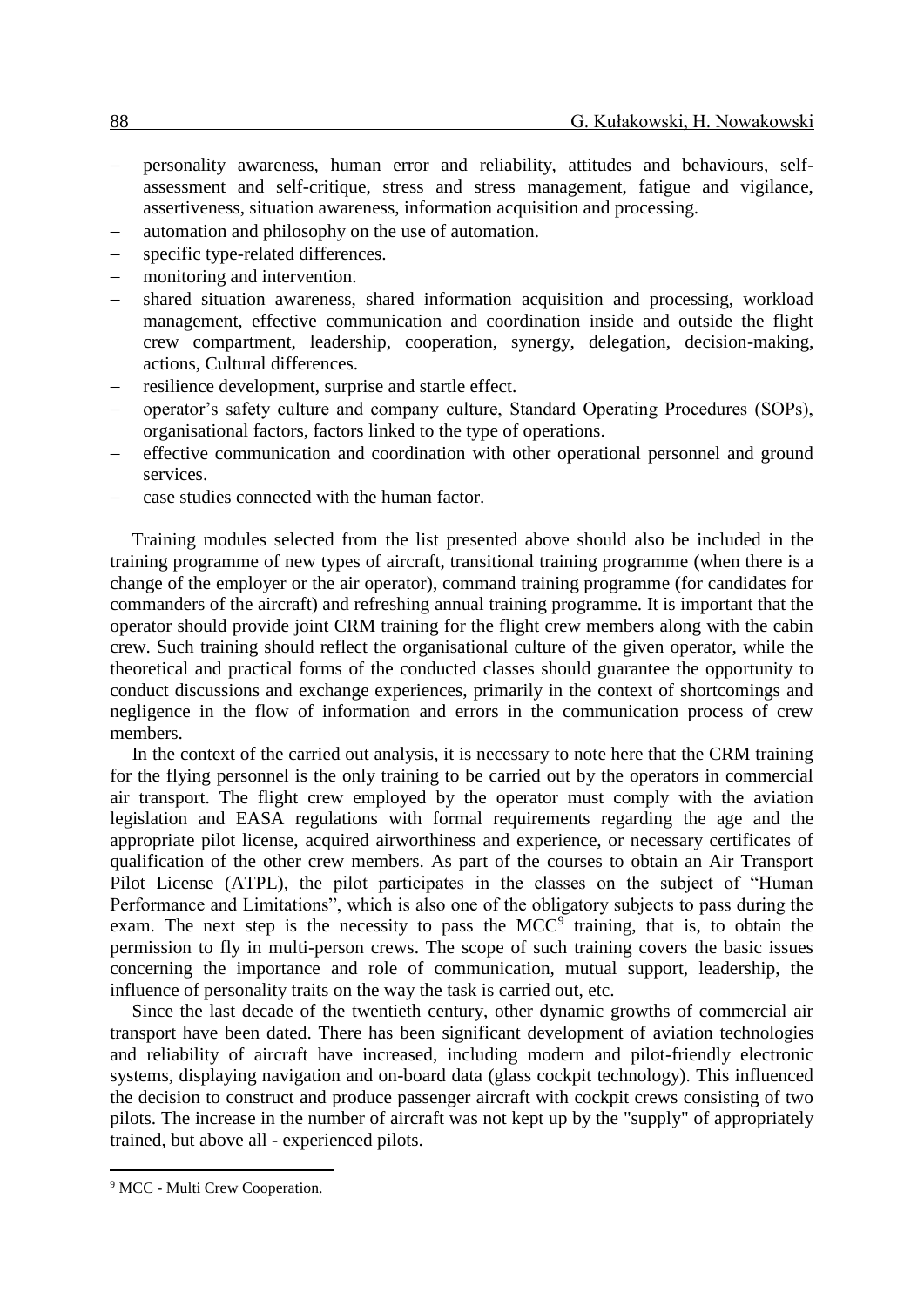According to ICAO, between 2001 and 2011 the tragic accidents of passenger aircraft caused by Loss of Control in Flight (LOC-I) were the main cause of fatalities in commercial  $a$ viation<sup>10</sup>. The analysis of the data related to accidents, including LOC-I, indicated that the contributing factors could be classified as caused by aeroplane systems, the environment, the pilot/human factor, or any combination of these three factors. According to the analyses, accidents caused by the pilot were the most frequent reasons for an event caused by one or more of the following reasons that are part of the CRM area:

- the use of improper procedures.
- loss of spatial orientation by one or more flight crew members (that is, loss of situational awareness of level I).
- improper management of aircraft energy.
- the distraction of one or more flight crew members.
- improper training.

 $\overline{a}$ 

Therefore, besides the typical LOFT missions on flight simulators, including techniques of deriving situations contributing to the loss of control in flight, additional topics to be introduced during the CRM training were recommended by the aviation authorities. Since 2016, in accordance with the Decision of the Executive Director EASA No. 2015/022 / R (Table) and 2015/023/R amending AMC/GM to the Regulation of the Commission (EU) No. 965/2012 and 1178/2011, further changes have been implemented in the CRM training in  $CAT$  in Europe<sup>11</sup>. New elements have been introduced to the existing procedures and the CRM training programme for the flight crews and cabin crews, including topics on improving the competencies in resilience development and preparing crew members in responding to surprise and startle effect.

## **3. CRM TRAINING IN THE MILITARY TRANSPORT AVIATION - SELECTED ASPECTS**

The analysis concerning causes of accidents in the military air transportation in many countries made the officers in charge of aviation aware that just as in civil aviation as many as 70% of these accidents were caused by human error. The implementation of mandatory training programme on the so-called "human factor" in the UK military aviation was the first in Europe. The CRM training in the Royal Air Force (RAF) began in the mid-1990s. The training programme covering many aspects under the common term "Human Factor" was implemented, that is, "factors that affect human work". It has been assumed that the concept of the "human factor" extends well beyond the cockpit and applies to all people involved in aviation activities. However, conclusions from the available source materials $12$  show that the first attempts to introduce this type of training lasting over 2 years, were not fully successful.

<sup>&</sup>lt;sup>10</sup> Tragic Air France Flight 447 (AF447/AFR447) was a scheduled passenger international flight from Rio de Janeiro, Brazil, to Paris, France, which crashed on 1 June 2009. The Airbus A330, operated by Air France, stalled and did not recover, eventually crashing into the Atlantic Ocean at 02:14 UTC, killing all 228 passengers and crew on board the aircraft (https://en.wikipedia.org/wiki/Air\_France\_Flight\_447).

<sup>&</sup>lt;sup>11</sup> Annex to ED Decision 2015/022/R - Decision 2014/025/R of the Executive Director of the Agency of 28 July 2014 adopting Acceptable Means of Compliance and Guidance Material to Part-ARO of Commission

Regulation (EU) No 965/2012 and repealing Decision 2014/014/R of the Executive Director of the Agency of 24 April 2014 (AMC and GM to Part-ARO - Issue 3).

<sup>&</sup>lt;sup>12</sup> Based on *Defence Aviation Safety Centr Journal 2008* (RAF\_UK).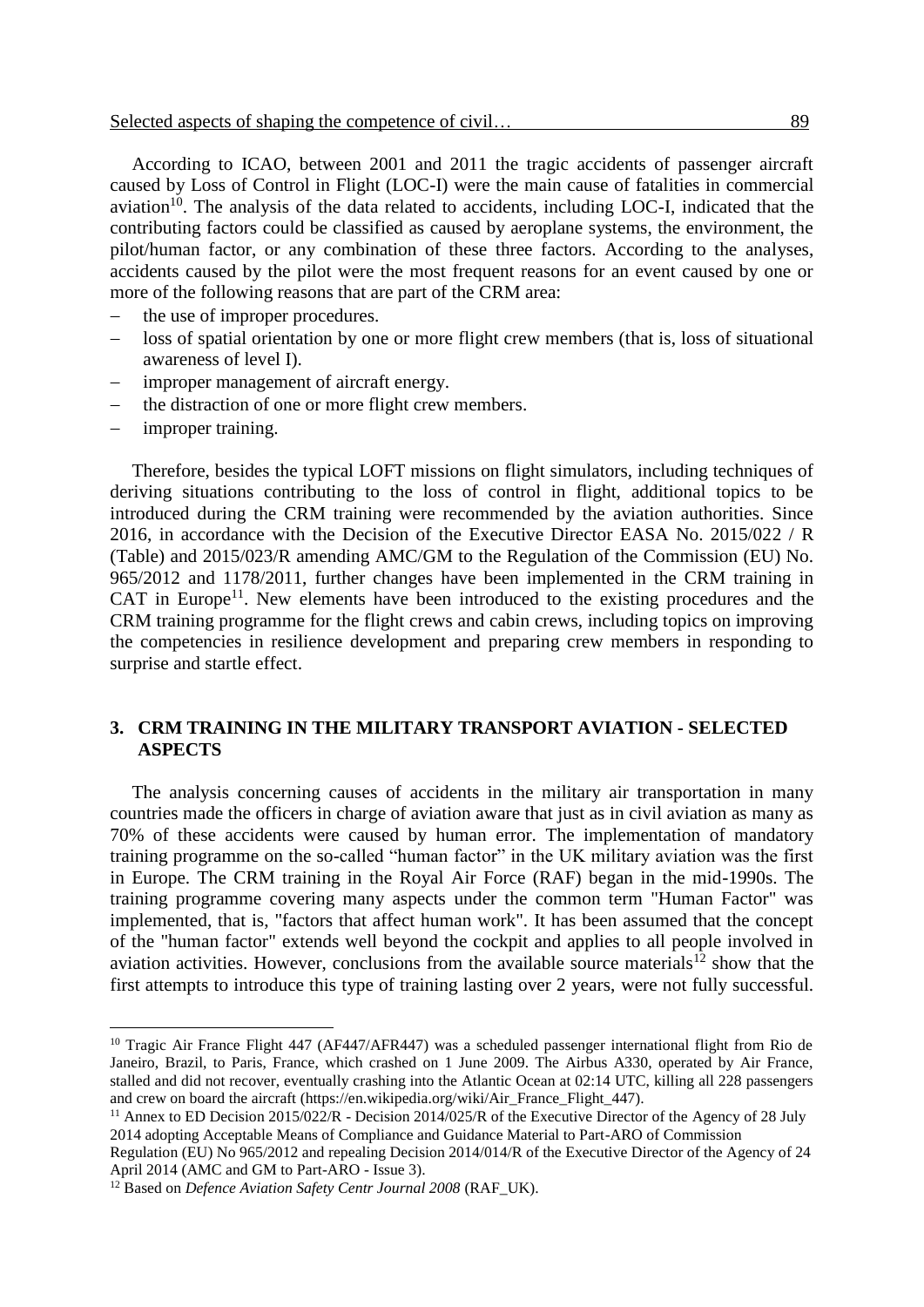Since 1997, further attempts have been made to provide training in the "human factor" in the RAF, including the employment of civilian instructors accepted by the UK Civil Aviation Authority (CAA), for the implementation of basic CRM courses at flying units level.

In the US Air Force (USAF), the first steps regarding the implementation of CRM programme were also undertaken in the first half of the 1990s, due to the postulates of pilots and commanders who noticed the need for a new approach to the human performance and limitations of the military aviation. The need for a regular approach to training and procedures was noticed in the context of the flight crews, and also the need to actively engage a wide range of airmen and other people supporting air operations. The US Air Force accepted the systemic approach to the CRM and in 1994 the first document was issued - *Air Force Instruction 11-290* under the name *Cockpit / Crew Resource Program.* The scope of the training programme concerning the "human factor" in military aviation did not initially find a fertile ground due to a different approach to the place and role of a soldier as a military pilot, especially of a single-seat aircraft pilot or multi-role combat aircraft. In general, this approach meant the feeling that every military pilot should first of all take up the challenge of unconditional implementation of the task, always bearing in mind its "missionary" and direct impact on the lives and health of other citizens and the impact on achieving the strategic objectives of the military operation.

As was earlier pointed out, the first attempts to implement training in the field of human factors in the military aviation took place in the armed forces of Western countries, although training programme in this area were implemented later than in civil aviation. Since the second half of the 1990s some of the Eastern Europe countries (that is, Poland) joining NATO had an impact on a different approach to the place and role of the "human factor" in aviation. The natural and dominant role of the commander, whether on the ground or in the cockpit of the aircraft, was not and still is not conducive to full acceptance of the implementation of the CRM principles. This process needs to be long-lasting and spread over the years. It is not possible to implement short-cuts of system solutions brought in earlier in the armed forces in other countries for several years, since this concerns the area related to the personality factors influenced, among others, by the cultural factors, tradition or attitude.

The changes taking place at the turn of the 20th and 21st centuries in the Polish Air Force resulted in the need to verify the existing aviation training system and the preparation of the flying personnel, particularly the pilots. Challenges related to the introduction of the new types of aircraft and helicopters adopting the NATO-approved procedural solutions had to influence changes in the approach to the training and education of the flying personnel. Organisational and qualitative changes resulting from the aviation development and conclusions derived from the tragic experiences related to aviation accidents<sup>13</sup> have significantly influenced the perception of the role of the human factor in aviation, along with its performance and limitations, and management of the available resources on board the aircraft and outside. Polish flying personnel during the training in European and American training centres and air bases (both civil and military) being thus prepared for flying the newly acquired aircraft to the Polish Armed Forces (F-16 and C-130 in the USA, as well as the C-295M in Spain), have participated in the compulsory CRM training. At the same time, efforts were made in the Polish military aviation to introduce system-based improvement solutions in the area of CRM based on the global experience. Since 2008, a specialised combined course for the flying personnel in the field of the Multi-Crew Cooperation (MCC), Crew Resource Management(CRM) and Operational Risk Management (ORM) in aviation

<sup>&</sup>lt;sup>13</sup> C-295 in Mirosławiec Air Base, January 21, 2008 and Tu-154M with President of Republic of Poland in Smolensk Airfield (RU) on 10th of April 2010.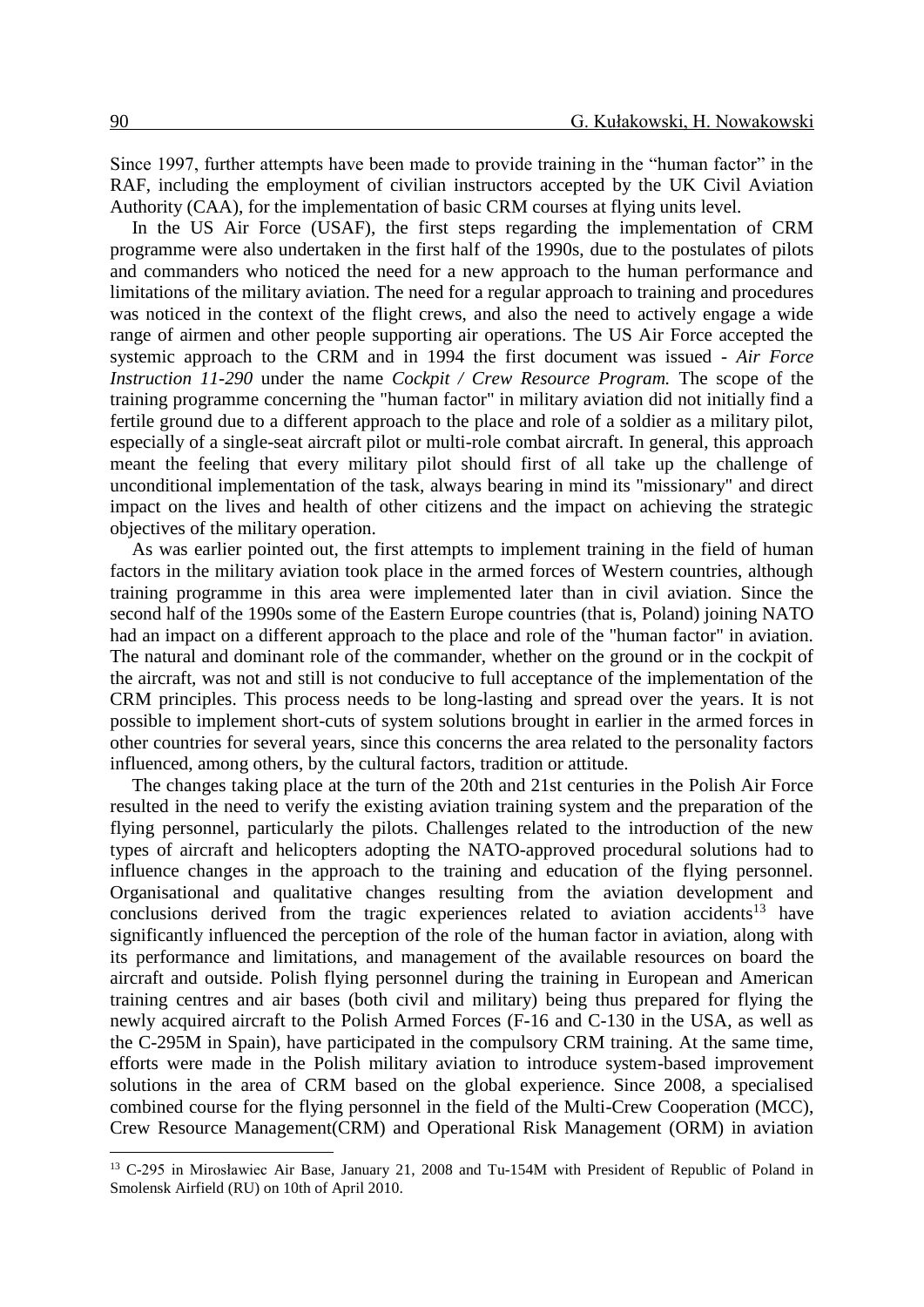has been introduced in the syllabus in the Air Force Academy in Dęblin, Poland. The basic regulations in the field of military aviation of the Polish Armed Forces contain provisions on mandatory training for the flying personnel in the field of ORM and CRM. The "Methodology of risk management in aviation of the Polish Armed Forces  $(MZR-2010^{14})$ " has been implemented, and it has become a helpful tool for both the flying personnel and commanding staff in the process of risk assessment at the planning and decision-making process before the flight operations.

The military flying personnel are familiarised with the limitations of the physiological aspects of the human body that can affect the performance in flying tasks, as a part of the aviation medicine training at the Military Institute of Aviation Medicine (WIML). They also train practically in conditions simulating flights in normal and emergency situations. The aim of these training is to increase the operational capabilities of the crews, that is, the use of the aircraft in the full range of acceptable operating parameters, reducing the number of errors made and increasing the flight safety level. The aeromedical training (basic and complementary) includes both theoretical classes conducted by the specialists and physicians, as well as practical, including the training aiming at familiarising the trainees with the effects of altitude hypoxia on the body in the low-pressure chamber, and taking into account the impact of the flight conditions and overload on physiology and psyche, preparation and training for flights using night vision devices (NVG).

In accordance to the military medicine requirements<sup>15</sup>, the pilots can train in the Dynamic Flight Simulator (DFS) during the medical training, that is, in fact, one of the crucial functions of the Polish Human Training Centrifuge, which gives plenty of opportunities for using it in operational, training and diagnostic character. It allows for the performance of intensive pilot training, providing a proper performance of anti-G manoeuvres and familiarisation of the aircrews with the effects of high accelerations activity with longitudinal time and push-pull phenomena. Moreover, the centrifuge provides a safe alternative in raising the awareness of aircrews in case of possibilities of unwanted effects of accelerations, such as G-LOC loss of consciousness or spatial disorientation.

It should be added that the flying personnel within the Polish Armed Forces are also involved in training related to the causes of the occurrence, recognition of the symptoms and preventing the occurrence of spatial disorientation in flight, dedicated to the planes or helicopters pilots, using a unique spatial disorientation simulator $^{16}$ .

After 2010, the systemic solutions in the field of the CRM training were developed in the Polish military aviation, taking into account its specific character. Compulsory CRM courses and training for the flying crews were implemented. Each member of the flight crew participates in the basic CRM training, and then in periodic improvement classes in the air units. Systemic solutions for the preparation and improvement of CRM instructors have been implemented, including training in foreign training centres. According to the "*Instruction of training of flying personnel in the field of CRM (Crew Resource Management) in the Polish air force*" and its amendment effective from January 1, 2018, the CRM courses and trainings are an integral element of the military pilot's training system, and other cabin crew members;

<sup>14</sup> *Metodyka zarządzania ryzykiem w Siłach Zbrojnych Rzeczpospolitej Polskiej (MZR-2010).* Sygn. WLOP 439/2010

<sup>&</sup>lt;sup>15</sup> "Instrukcja szkolenia specjalistycznego w zakresie medycyny lotniczej w Siłach Zbrojnych Rzeczypospolitej *Polskiej*", implemented by Polish MoD in 1 January 2014. Document is in compliance with STANAG 3114 - AEROMEDICAL TRAINING OF FLIGHT PERSONNEL and STANAG 3827 - MINIMUM REOUIREMENTS FOR TRAINING OF AIRCREW IN HIGH SUSTAINED "G" ENVIRONMENT.

<sup>16</sup> Located in Military Aviation Academy in Dęblin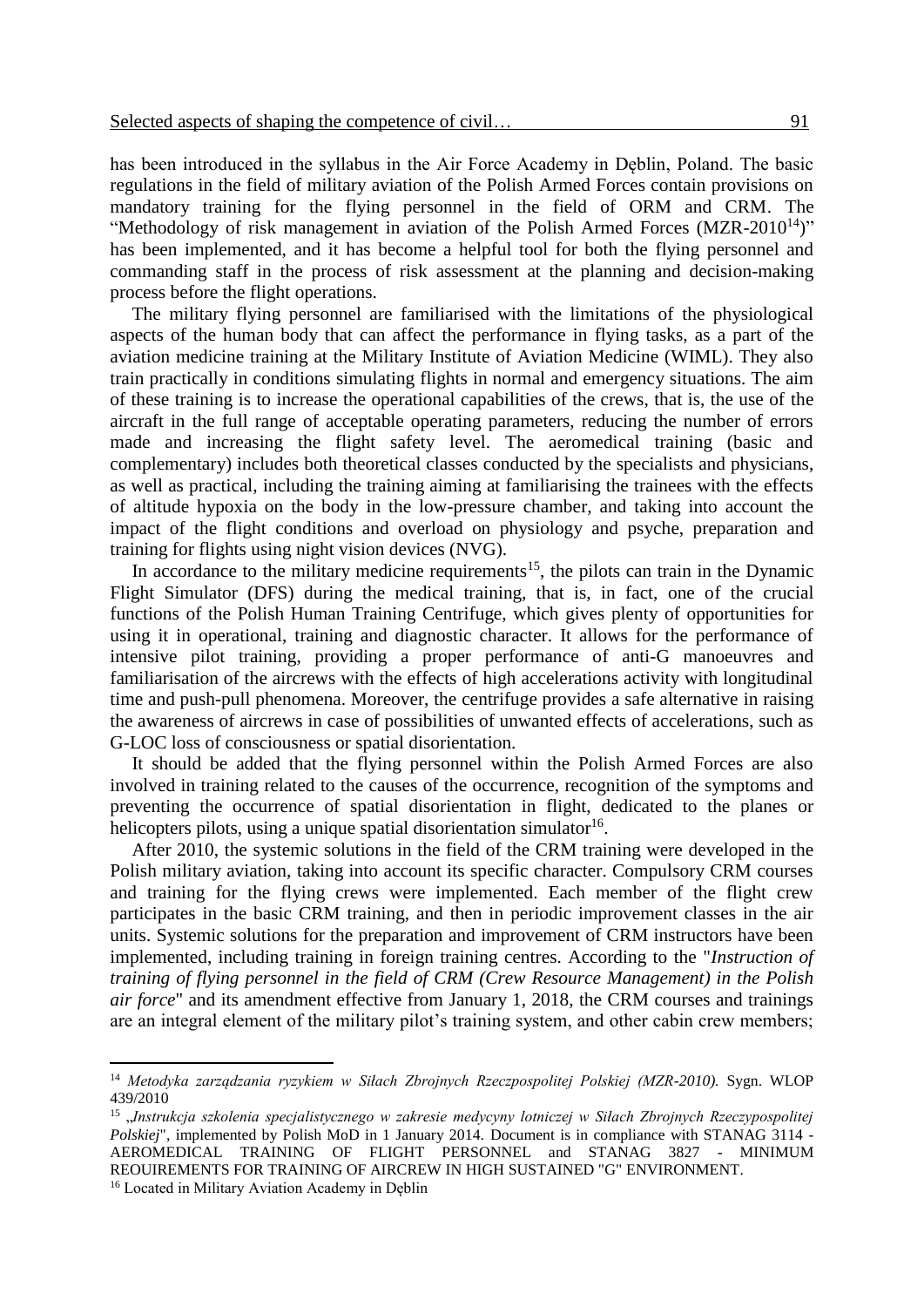navigators, technicians / flight engineers, as well as the cabin crew members (operators, loadmasters, aeromedical personnel, etc.) of the military aircraft. The manual specifies types of CRM courses and training for the flying personnel, including the rules of education and professional development of military CRM instructors.

The assumption of training in the field of CRM in military aviation is to optimise the operational efficiency and combat capability of the flight crews and ensure the safety of the flight personnel and used material resources. The goals of these trainings should be achieved through a systematic training in improving the effective skills of and reliable (safe) use of all available resources (both human and material), including technical and non-technical competence (NOTECH) of the crew members and available systems and installations of the aircraft, as well as all information helpful in a safe and efficient flight.

The CRM training in the military aviation starts simultaneously with the commencement of the basic flight training of the flying personnel, to be later continued and expanded throughout the entire military career. The CRM training are focused on improving practical skills more than acquiring only theoretical knowledge. The basic CRM training with candidates for air service (cadets) is carried out at the military academy before the practical training on the military aircraft. In the next stage, the trainees learn the practical application of theoretical knowledge and essential CRM skills related to the type of aircraft, when special attention is paid to proper preparation for flights, briefings, cabin operations during the flight, as well as the use of necessary rules and procedures during the completion of the task summary debriefings. During such training, it is established that an essential element of CRM training is the use of simulators and other training devices in a comprehensive manner, which should simulate operational conditions as close as possible to the real ones, at the same time taking into account the specificity of missions.

In addition to the training in the form of a course, all flight crew members in military units are required to attend a refreshing training of the CRM conducted in a three-year cycle. Additionally, as required flying personnel participate in type I CRM training, related to conversion type of aircraft and type II CRM training connected with the new assignment in other military unit and the commencing of practical training in mock-ups or aircraft cockpits during flight preparations. The purpose of the practical implementation of CRM training is teamwork, which is getting used to flying together as a crew or tactical group.

Apart from the CRM training, the military flying personnel participates in the tasks related to evaluating the operational risk management before the essential stages of aviation training, a group of tasks or types of flights (for example, display flights, night training, instructor training, flights in mountainous, NVG flights, etc.). Additionally, the commander of the aircraft is obliged to assess the risk of the planned task (mission) and draw up a "risk assessment card"  $(KSR<sup>17</sup>)$  before each flight (except combat and SAR flights). At each stage of the military aviation training, issues such as communication, flight coordination, task/mission analysis, risk management and decision-making, situational awareness and task/mission management are included.

<sup>17</sup> In Polish: Karta Szacowania Ryzyka.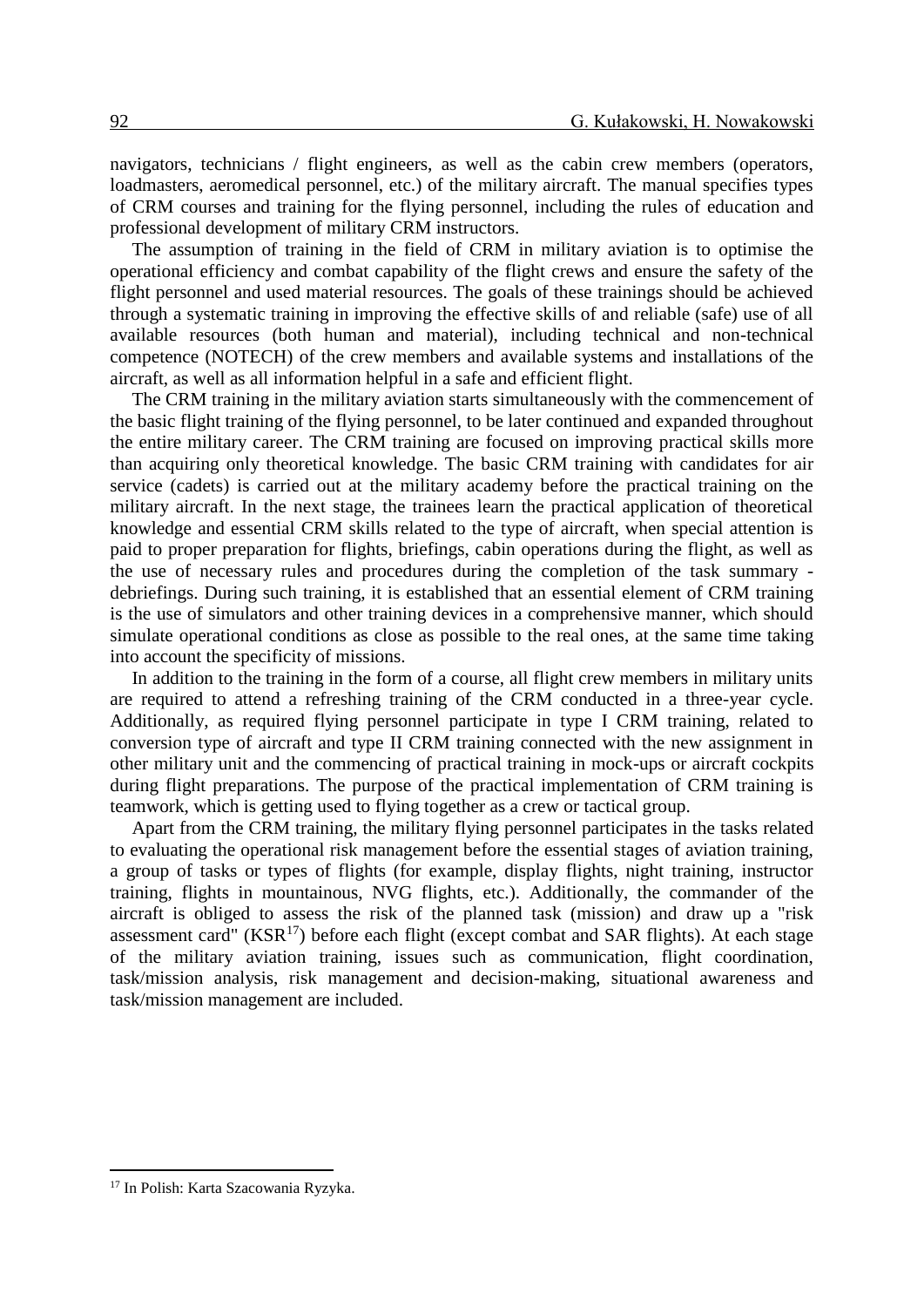

Fig. 1. A general scheme of training in the human factor in Polish military aviation (own study)

The expected effect of the CRM training is the acquisition of knowledge and skills, depending on the type of aviation, the specificity of the tasks performed and the composition of the crew, in the following areas:

- cooperation in a team, mutual understanding and coordination of activities inside and outside the cockpit,
- effectiveness in recognizing the critical flight moments in which the greatest threats may occur,
- reducing the number of errors made by the crew, increasing the accuracy of tasks and reducing the overloading during flight,
- optimising the time used to prepare for flights, planning and debriefing after task/mission,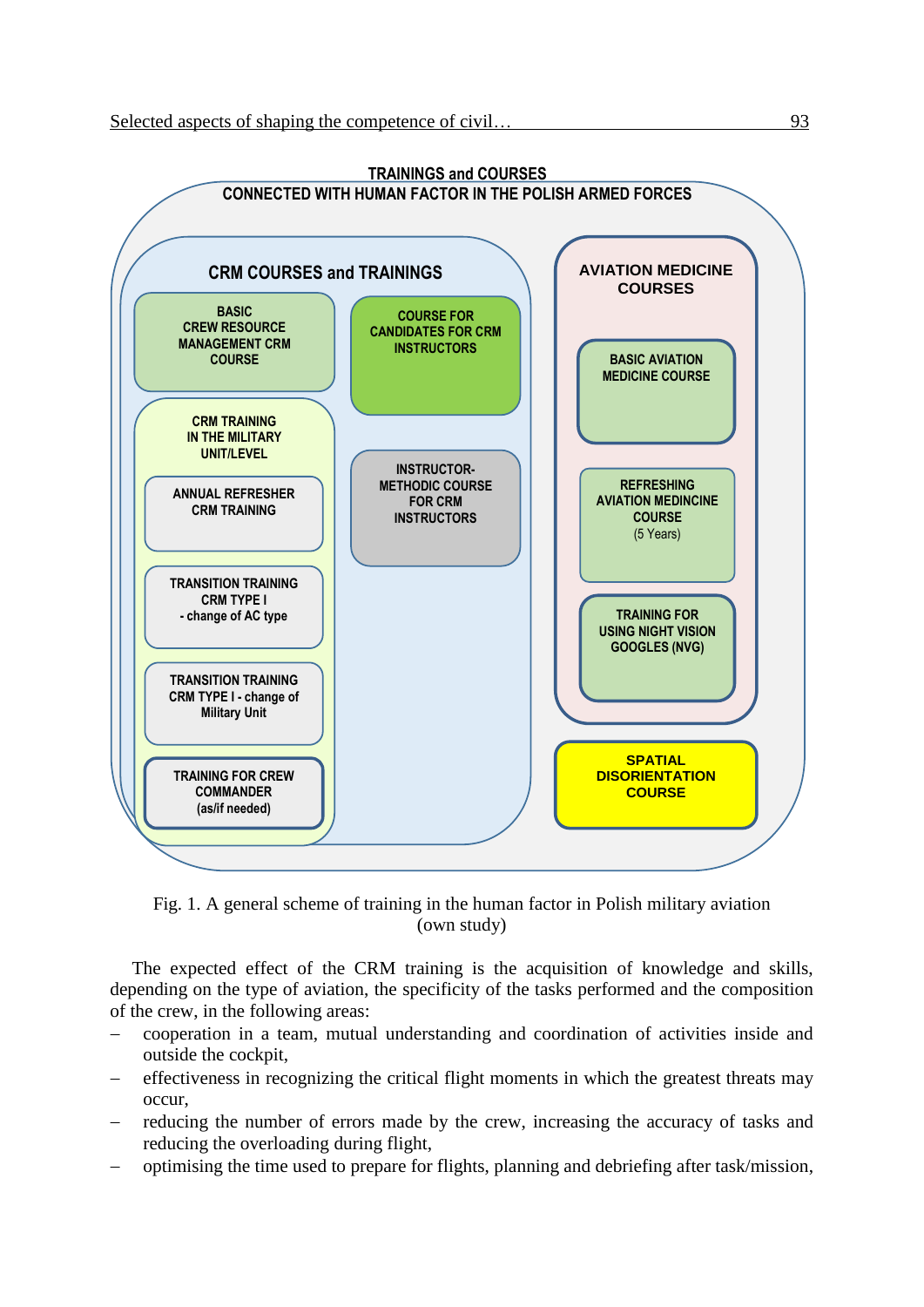- effectiveness of managing stress and fatigue,
- operation in standard, abnormal and emergency situations,
- building a positive atmosphere in a team/crew/group,
- $-$  effectiveness in decision making.

## **4. CONCLUSION**

In the field of military aviation, it is very difficult to talk about uniformity or standardisation of the personnel, due to the purpose of military aviation, use of various flying platform, both planes, helicopters and other aircraft (for example, tiltrotor military aircraft, etc.), crew composition and configuration (single-person or multi-crew), including different configurations in the cockpit from two up to even four airmen<sup>18</sup>. Despite commencing tasks/missions during peacetime, most of them are carried out in formation of at least several aircraft (up to several dozen aircraft – for example,  $COMAO<sup>19</sup>$ ), often in dangerous and/or not friendly and threatened environmental, and also to protect combat air forces in their operations and support other types of aviation and types of armed forces as part of training or combat flights. However, the most important challenge faced by military aviation is to maintain an appropriate level of safety flights and significant unpredictability of the flight operations environment, not only in terms of the weather conditions, terrain or time of the day, but each time requiring consideration of the enemy's influence from the ground or from the air to accomplish own tasks and missions.

Although the aircraft operations in the commercial air transport, performed by a typical operator, appeared to be similar to the military ones, they are primarily characterised by a smaller number of factors affecting flight safety and efficiency, including:

- definitely more predictability, the ability to plan flights and crews in advance,
- a larger number of available and trained crews, more than three trained crews per aircraft (the typical crew ratio is 4-6 per aircraft),
- commencing the typical passengers or cargo flights to the destination airport, where service and handling are fully organised,
- the flight preparation process belongs to operational personnel and appropriate services (including dispatchers) together with the division of pre-flight tasks, not involving the flight crew - the crew prepares directly for a given flight,
- properly prepared landing and take off airports with certified ATS, well maintained and equipped with air navigation assets,
- not flying to dangerous areas and unpredictable or threatened by combat activities,
- flights are performed in controlled airspace as IFR flights,
- full standardisation of flight preparation.

 $\overline{a}$ 

Flights of the military transport aircraft may be carried out, apart from typical mission performed by commercial aviation, also depending on the type of aircraft as:

- flights for the transport of cargo or passengers with landing at a destination aerodrome or other improvised place for take-off and landing (including contaminated runways),
- air drop flights in day and night from low, medium or high altitude,

<sup>18</sup> Commander of aircraft, co-pilot, navigator and flight engineer on C-130E.

<sup>19</sup> COMAO - *Composite Air Operation* - different kind of military aircraft in one formation – fighters, bombers, supporting aircraft (AAR), cargo aircraft, reconnaissance and others.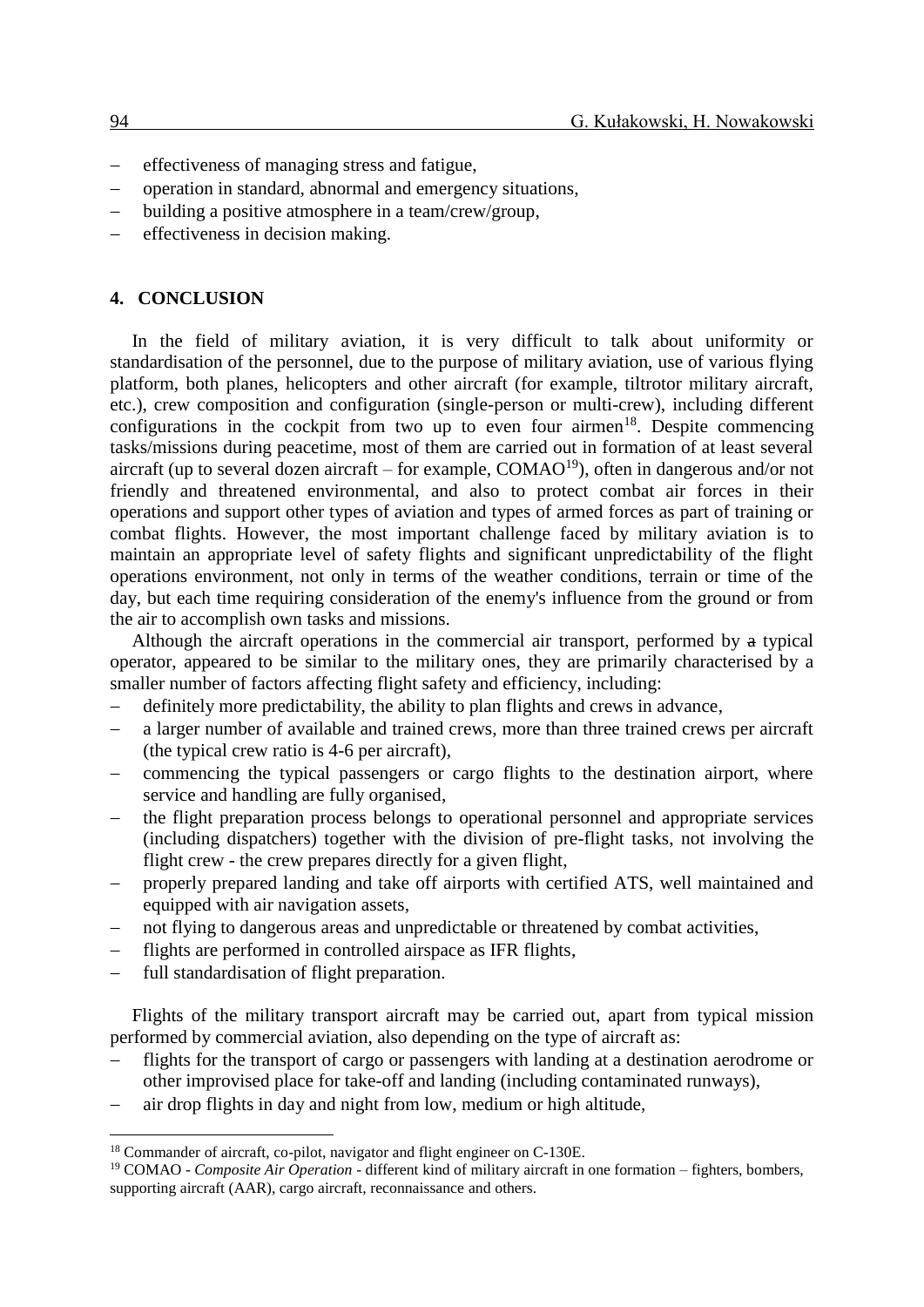- formation flights composed of two to a dozen aircraft of the same or similar type,
- tactical flights within COMAO,
- NVG flights, single and group flights,
- flights to dangerous and endangered areas,
- flights to the airports where there are no air traffic services certified by ICAO or EUROCONTROL,
- to every airport, depending on military and political needs, in every place in Europe and in the world, while meeting the minimum, necessary operational requirements for the plane and crew.

It can be assumed that the crews of the military aircraft must be prepared for standard and repetitive tasks and missions, and done every time in unique circumstances. In addition, in military aviation, during the planning process, the intended negative impact of the enemy on the effectiveness and safety of its own air mission is calculated.

Taking into account the considerations described above, the implemented aviation training systems and CRM training system, should ensure an appropriate level of preparation of the military transport aviation crews to carry out all transport tasks in accordance with the unit's combat purpose, often in short time, with limited communication and navigational resources, in an unfavourable terrain. However, it is a *human - crew - aircraft - formation* system, in which the weakest element is a man and his preparation and resilience, having a direct impact on the quality, efficiency and safety of the aviation mission.

Used and applied global solutions in the field of flying personnel preparation to perform the tasks in the civil commercial aviation, constitute a very valuable source for the preparation of the military aviation personnel. Newly introduced, for example, in the Polish Armed Forces, is a system of pilot training, which considers the need to acquire the necessary knowledge and aviation experience during studies by candidates for military pilots prior to the commencement of flight training in military aircraft, including familiarising with the human capabilities and limitations at the basic stage of the aviation career, is valuable and useful, but most importantly, it positively affects the level of flight safety.

#### **References**

- 1. *Air Force Instruction 11-290 Flying Operations. Cockpit/Crew Resource Management Program.* 15 October 2012.
- 2. Beaty Dawid. 2013. *Pilot. Naga prawda. Czynnik ludzki w katastrofach lotniczych.* [In Polish: *Pilot. Naked truth. Human factor in air disasters*]. Warsaw: AB.
- 3. *CAP 719. Fundamental Human Factors Concepts*. Available at: http:/[/www.caa.co.uk.](http://www.caa.co.uk/)
- 4. *CAP 737. Flight – Crew Human Factors Handbook*. CAA UK 2014. Available at: http:/[/www.caa.co.uk.](http://www.caa.co.uk/)
- 5. *Crew Resources Management Workbook. CRI 118-01* C-130 Aircrew Training System.
- 6. *Defence Aviation Safety Centre Journal, 2008.*
- 7. *Human Factors Training Manual – Part I and II – Manuals.* ICAO Doc. 9683.
- 8. *Human Performance and Limitations*. Jeppesen.
- 9. *Human Factors for General Aviation.* Jeppesen Sanderson.
- 10. *Instrukcja organizacji lotów w lotnictwie Sił Zbrojnych Rzeczypospolitej Polskiej* (IOL-2016). [In Polish: *Flight organization instructions for the Armed Forces of the Republic of Poland*].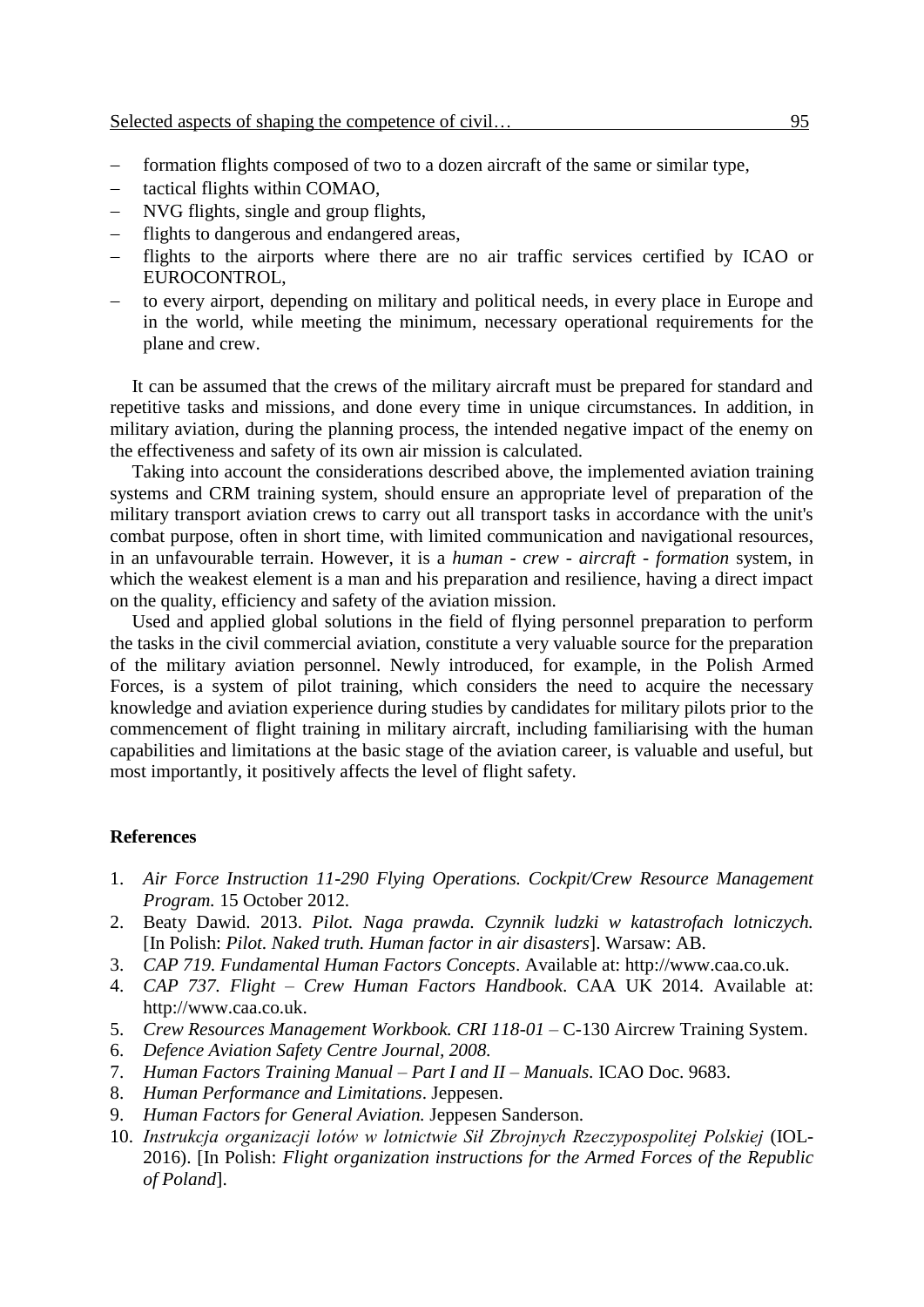- 11. *Instrukcja szkolenia specjalistycznego w zakresie medycyny lotniczej w Siłach Zbrojnych Rzeczypospolitej Polskiej, stanowiąca Załącznik do decyzji Nr 1/15/Szkol./IWSZ Ministra Obrony Narodowej z dnia 31 grudnia 2014 r.* [In Polish: *Instructions for specialized training in the field of aviation medicine in the Armed Forces of the Republic of Poland, constituting the Annex to the Decision No. 1/15 / Szkol. / IWSZ of the Minister of National Defense of December 31, 2014*].
- 12. *Instrukcja szkoleń personelu latającego z zakresu zarządzania zasobami załogi CRM (Crew Resource Management) w lotnictwie SZ RP.* Sygn. SPow. 24/2017. [In Polish: *Manual of training of flying personnel in the field of CRM (Crew Resource Management) crew management in the Polish Armed Forces. Ref. SPow. 24/2017*].
- 13. *Metodyka zarządzania ryzykiem w lotnictwie Sił Zbrojnych Rzeczypospolitej Polskiej (MZR-2010)*. [In Polish: *Methodology of risk management in aviation of the Armed Forces of the Republic of Poland (MZR-2010)*]. Warsaw: SG WP. 2010.
- 14. *Poradnik. Listy kontrolne w zakresie CRM dla personelu latającego.* [In Polish: *Guide. Checklists for CRM for flying personnel*]. DWLOP wewn. 88/2013.
- 15. *Poradnik. Podstawy zarządzania ryzykiem w lotnictwie*. [In Polish: *Guide. Basics of risk management in aviation*]. Sygn. DWLOP wewn. 55/2010.
- 16. Smolicz Tomasz, Ryszard Makarowski. 2017. *Czynnik ludzki w lotnictwie (samoloty, śmigłowce, szybowce). Człowiek, możliwości i ograniczenia – uwarunkowania psychofizjologiczne.* [In Polish: *Human factor in aviation (airplanes, helicopters, gliders). Man, possibilities and limitations - psychophysiological conditions*]. Kijewo Królewskie: ADRIANA AVIATION.
- 17. Sperling Abraham P. 1995. *Psychologia*. [In Polish: *Psychology*]. Poznan: Zysk i Ska.
- 18. *Regulamin lotów lotnictwa Sił Zbrojnych Rzeczypospolitej Polskiej* (RL-2016). [In Polish: *Regulations of flights of the Armed Forces of the Republic of Poland (RL-2016)*].
- 19. Rozporządzenie Komisji (UE) Nr 1178/2011 z dnia 3 listopada 2011 r. ustanawiające wymagania techniczne i procedury administracyjne odnoszące się do załóg w lotnictwie cywilnym zgodnie z rozporządzeniem Parlamentu Europejskiego i Rady (WE) nr 216/2008 z późn. zmianami. Dz. U. L 311 z 25.11.2011 r. [In Polish: *Commission Regulation (EU) No 1178/2011 of 3 November 2011 laying down technical requirements and administrative procedures for civil aviation crews in accordance with Regulation (EC) No 216/2008 of the European Parliament and of the Council as amended changes. Dz. U. L 311 of November 25, 2011*].
- 20. Rozporządzenie Komisji (UE) Nr 965/2012 z dnia 5 października 2012 r. ustanawiające wymagania techniczne i procedury administracyjne odnoszące się do operacji lotniczych zgodnie z rozporządzeniem Parlamentu Europejskiego i Rady (WE) nr 216/2008 z późn. zmianami. [In Polish: *Commission Regulation (EU) No 965/2012 of 5 October 2012 laying down technical requirements and administrative procedures for air operations in accordance with Regulation (EC) No 216/2008 of the European Parliament and of the Council as amended changes*].
- 21. Taylor John. 2008. *Military Human Factor. Where We Are Now, Where We Might Go*. Defence Aviation Safety Centre Journal.
- 22. Commission Regulation (EU) No 965/2012 and 1178/2011.
- 23. Prentkovskis O., R. Kliukas, A.V. Vasiliauskas, A. Daniūnas, V. Marina, K. Ledauskaitė, V. Zemlickienė. 2009. "Transport management: the popularity of study programmes among the applicants to Lithuanian universities evaluating the qualifications of graduates in the labour-market". *Transport* 24(2): 154-169.